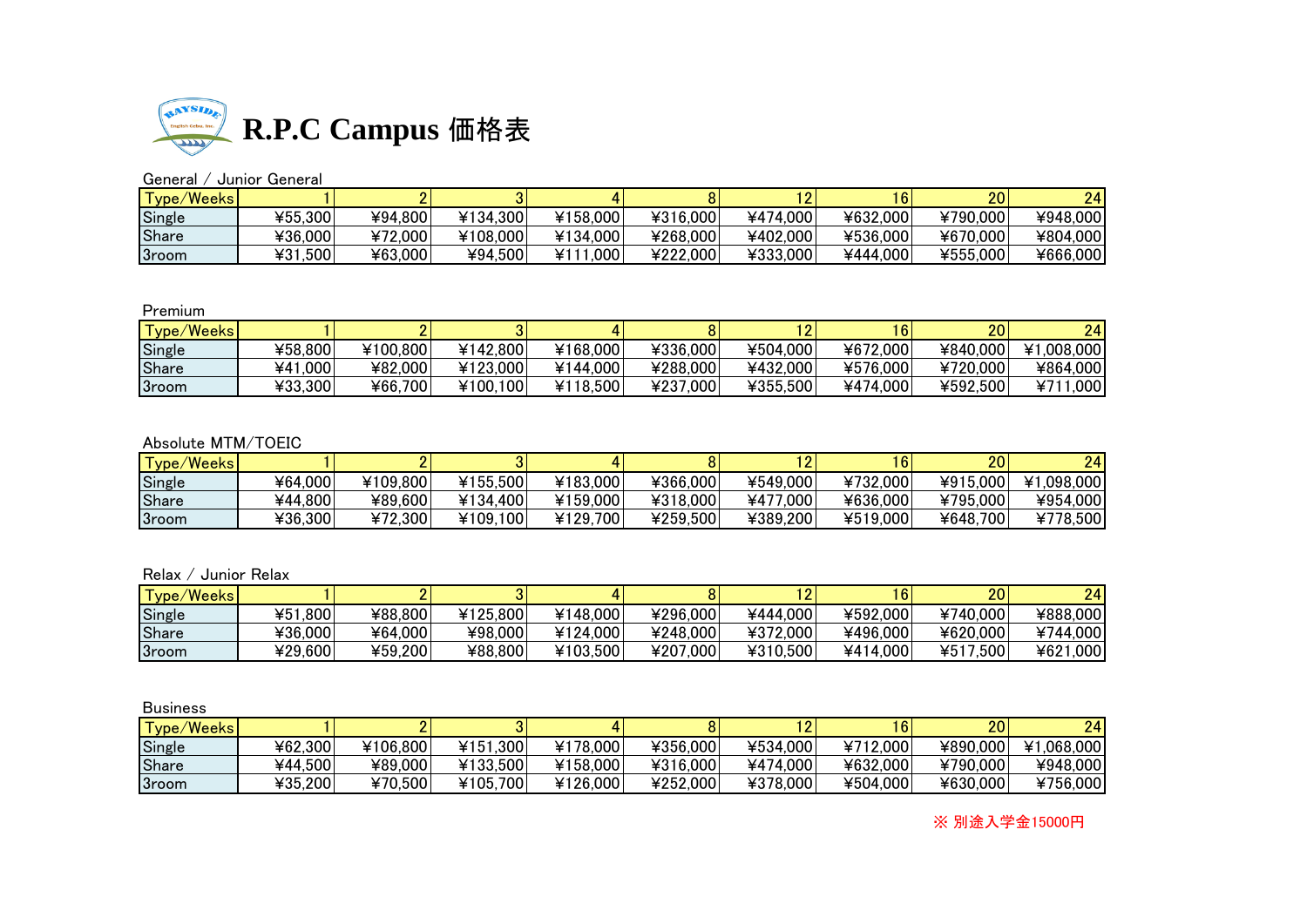

### General / Junior General

| Tvpe/Weeks   |                                                                                        |  |                                                                                   |  |  | 18 |                                                                                                                        | --       |          |
|--------------|----------------------------------------------------------------------------------------|--|-----------------------------------------------------------------------------------|--|--|----|------------------------------------------------------------------------------------------------------------------------|----------|----------|
| Single       |                                                                                        |  | 7.000 ¥276.500 ¥355.500 ¥395.000 ¥434.500 ¥513.500 ¥553.000 ¥592.500 ¥671.500 ¥71 |  |  |    | 11.0001¥750.5001¥829.5001                                                                                              | 4869.000 | ¥908.500 |
| Share        |                                                                                        |  |                                                                                   |  |  |    | l¥167.500l¥201.000l¥234.500l¥301.500l¥335.000l¥368.500l¥435.500l¥469.000l¥502.500l¥569.500l¥603.000l¥636.500l¥703.500l | ¥737.000 | ¥770.500 |
| <b>Sroom</b> | I¥138.700I¥166.500I¥194.200I¥249.700I¥277.500I¥305.200I¥360.700I¥388.500I¥416.200I¥471 |  |                                                                                   |  |  |    | .700 ¥499.500 ¥527.200 ¥582.700 ا                                                                                      | ¥610.500 | ¥638,200 |

### Premium

| Tvpe/Weeksl |  |  |  |  |                                                                                                                    |  |                                                                                                                               |               | nn       |
|-------------|--|--|--|--|--------------------------------------------------------------------------------------------------------------------|--|-------------------------------------------------------------------------------------------------------------------------------|---------------|----------|
| Single      |  |  |  |  |                                                                                                                    |  | <u> ¥210.000 ¥252.000 ¥294.000 ¥378.000 ¥420.000 ¥462.000 ¥546.000 ¥588.000 ¥630.000 ¥714.000 ¥756.000 ¥798.000 ¥882.000 </u> | ¥924.000      | ¥966.000 |
| Share       |  |  |  |  |                                                                                                                    |  | L¥180.000L¥216.000L¥252.000L¥324.000L¥360.000L¥396.000L¥468.000L¥504.000L¥540.000L¥612.000L¥648.000L¥684.000L¥756.000L        | ¥792.000      | ¥828.000 |
| 3room       |  |  |  |  | ¥148.100 ¥177.750 ¥207.300 ¥266.600 ¥296.200 ¥325.800 ¥385.100 ¥414.700 ¥444.300 ¥503.600 ¥533.200 ¥562.800 ¥622.` |  | 100 <sup>-</sup>                                                                                                              | 465.<br>.7001 | ¥681.300 |

### Absolute MTM/TOEIC

| Tvpe/Weeksl  |  |  |  |  |                                                                                                                        |  |  |                                                                                                                                                     |          |
|--------------|--|--|--|--|------------------------------------------------------------------------------------------------------------------------|--|--|-----------------------------------------------------------------------------------------------------------------------------------------------------|----------|
| Single       |  |  |  |  |                                                                                                                        |  |  | l\228.700l\274.500l\320.200l\411.700l\457.500l\503.200l\594.700l\640.500l\686.200l\777.700l\823.500l\869.200l\960.700l\1960.700l\1.006.500l######## |          |
| Share        |  |  |  |  | L¥198.700L¥238.500L¥278.200L¥357.700L¥397.500L¥437.200L¥516.700L¥556.500L¥596.200L¥675.700L¥715.500L¥755.200L¥834.700L |  |  | ¥874.500                                                                                                                                            | ¥914.200 |
| <b>Sroom</b> |  |  |  |  | l¥162.100l¥194.500l¥226.900l¥291.800l¥324.200l¥356.600l¥421.500l¥453.900l¥486.300l¥551.200l¥583.600l¥616.000l¥680.900l |  |  | ¥713.300                                                                                                                                            | ¥745.700 |

### Relax / Junior Relax

| Tvpe/Weeks   |  |  |                                                                                                                    |  |  |  |                                                                                                                        |          |                   |
|--------------|--|--|--------------------------------------------------------------------------------------------------------------------|--|--|--|------------------------------------------------------------------------------------------------------------------------|----------|-------------------|
| Single       |  |  | l¥185.000l¥222.000l¥259.000l¥333.000l¥370.000l¥407.000l¥481.000l¥518.000l¥555.000l¥629.000l¥666.000l¥703.000l¥77   |  |  |  | '7.0001                                                                                                                | ¥814.000 | ¥851.000          |
| <b>Share</b> |  |  | l¥155.000l¥186.000l¥217.000l¥279.000l¥310.000l¥341.000l¥403.000l¥434.000l¥465.000l¥527.000l¥558.000l¥589.000l¥651. |  |  |  | .000 <sub>1</sub>                                                                                                      |          | ¥682,000 ¥713,000 |
| 3room        |  |  |                                                                                                                    |  |  |  | l¥129.300l¥155.200l¥181.100l¥232.800l¥258.700l¥284.600l¥336.300l¥362.200l¥388.100l¥439.800l¥465.700l¥491.600l¥543.300l | ¥569.200 | ¥595.100          |

| <b>Business</b> |                                                                                                                       |  |          |  |  |  |  |          |          |
|-----------------|-----------------------------------------------------------------------------------------------------------------------|--|----------|--|--|--|--|----------|----------|
| Type/Weeks      |                                                                                                                       |  | <b>O</b> |  |  |  |  | იი<br>▵  | 23       |
| Single          | ¥222.500 ¥267.000 ¥311.500 ¥400.500 ¥445.000 ¥489.500 ¥578.500 ¥623.000 ¥667.500 ¥756.500 ¥801.000 ¥845.500 ¥934.500  |  |          |  |  |  |  | ¥979.000 | ######## |
| Share           | 1¥197.5001¥237.0001¥276.5001¥355.5001¥395.0001¥434.5001¥513.5001¥553.0001¥592.5001¥671.5001¥711.0001¥750.5001¥829.500 |  |          |  |  |  |  | ¥869.000 | ¥908.500 |
| 3room           | 1¥157.5001¥189.0001¥220.5001¥283.5001¥315.0001¥346.5001¥409.5001¥441.0001¥472.5001¥535.5001¥567.0001¥598.5001¥661.500 |  |          |  |  |  |  | ¥693,000 | ¥724.500 |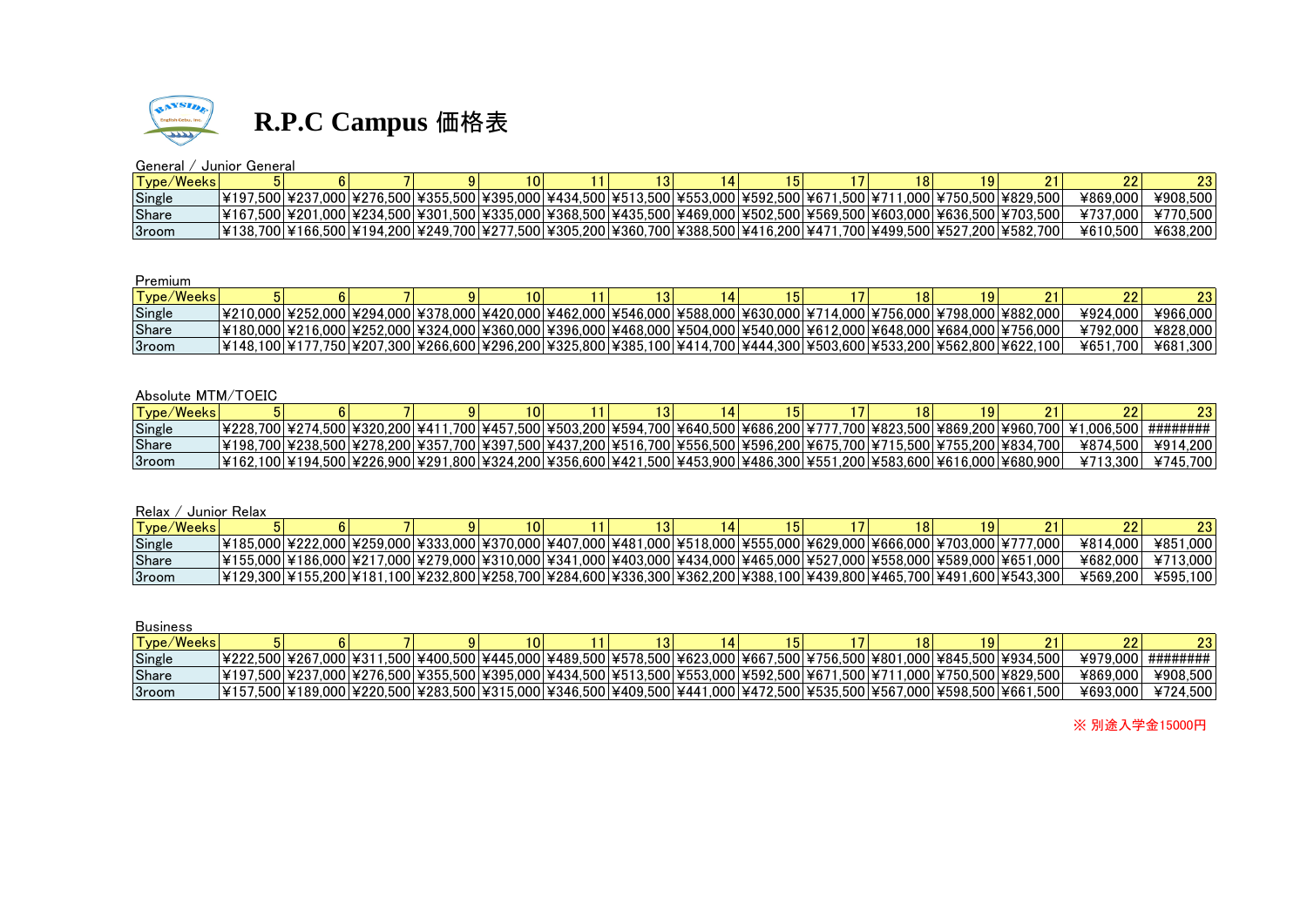

# **Premium Resort Campus** 価格表

# General

| - - - . - . |                  |          |          |          |          |          |          |            |            |
|-------------|------------------|----------|----------|----------|----------|----------|----------|------------|------------|
| Tvpe/Weeks  |                  |          |          |          |          |          |          | 20         | 24         |
| Single      | ¥72.400          | ¥124.200 | ¥175.900 | ¥207.000 | ¥414.000 | ¥621.000 | ¥828,000 | ¥1.035.000 | ¥1.242.000 |
| Share       | ¥55.300          | ¥94.800  | ¥134.300 | ¥158,000 | ¥316,000 | ¥474.000 | ¥632,000 | ¥790.000   | ¥948,000   |
| 3room       | ¥46.400          | ¥79.600  | ¥112.800 | ¥132,800 | ¥265.600 | ¥398.400 | ¥531.200 | ¥664.000   | ¥796.800   |
| Large Room  | ۔ 300. ،<br>¥41. | ¥70.800  | ¥100.300 | ¥118,000 | ¥236,000 | ¥354,000 | ¥472,000 | ¥590,000   | ¥708,000   |

### Premium

| $\tau_{\texttt{vpe}/\texttt{Weeks}}$ |         |           |          |          |          |          |               | 20         | 24         |
|--------------------------------------|---------|-----------|----------|----------|----------|----------|---------------|------------|------------|
| Single                               | ¥75.900 | ¥130.2001 | ¥184.400 | ¥217.000 | ¥434,000 | ¥651.000 | ¥868.000      | ¥1.085.000 | ¥1.302.000 |
| Share                                | ¥58.800 | ¥100.800  | ¥142.800 | ¥168.000 | ¥336,000 | ¥504.000 | ¥672,000      | ¥840,000   | ¥1.008.000 |
| 3room                                | ¥49.900 | ¥85.600   | ¥121.300 | ¥142.800 | ¥285.600 | ¥428.400 | .200<br>¥571. | ¥714.000   | ¥856.800   |
| Large Room                           | ¥44.800 | ¥76.800   | ¥108.800 | ¥128.000 | ¥256,000 | ¥384,000 | ¥512,000      | ¥640.000   | ¥768,000   |

## Absolute MTM/TOEIC

| Type/Weeks |         |           |          |          |          |          |          | 20         | 24         |
|------------|---------|-----------|----------|----------|----------|----------|----------|------------|------------|
| Single     | ¥81.200 | ¥139.2001 | ¥197.200 | ¥232.000 | ¥464.000 | ¥696.000 | ¥928.000 | ¥1.160.000 | ¥1.392.000 |
| Share      | 464,000 | ¥109.800  | ¥155.500 | ¥183.000 | ¥366.000 | ¥549.000 | ¥732.000 | ¥915,000   | ¥1.098.000 |
| 3room      | ¥55,200 | ¥94.600   | ¥134.100 | ¥157.800 | ¥315,600 | ¥473.400 | ¥631,200 | ¥789.000   | ¥946.800   |
| Large Room | ¥50.000 | ¥85,800   | ¥121.500 | ¥143.000 | ¥286,000 | ¥429.000 | ¥572.000 | ¥715.000   | ¥858,000   |

| Relax      |         |          |          |          |          |          |          |          |            |
|------------|---------|----------|----------|----------|----------|----------|----------|----------|------------|
| Type/Weeks |         |          |          |          |          |          | 6        | 20       | 24         |
| Single     | ¥68.900 | ¥118.200 | ¥167.400 | ¥197.000 | ¥394.000 | ¥591.000 | ¥788.000 | ¥985.000 | ¥1.182.000 |
| Share      | ¥51.800 | ¥88,800  | ¥125,800 | ¥148,000 | ¥296,000 | ¥444.000 | ¥592,000 | ¥740,000 | ¥888,000   |
| 3room      | ¥42.900 | ¥73.600  | ¥104.300 | ¥122,800 | ¥245,600 | ¥368.400 | ¥491.200 | ¥614.000 | ¥736,800   |
| Large Room | ¥37.800 | ¥64.800  | ¥91.800  | ¥108,000 | ¥216,000 | ¥324.000 | ¥432,000 | ¥540,000 | ¥648,000   |

| <b>Business</b>        |         |          |          |          |          |          |          |            |            |
|------------------------|---------|----------|----------|----------|----------|----------|----------|------------|------------|
| vpe/Weeks <sup>-</sup> |         |          |          |          |          |          |          | 20         | 24         |
| Single                 | ¥79.400 | ¥136.200 | ¥192.900 | ¥227,000 | ¥454,000 | ¥681,000 | ¥908,000 | ¥1.135.000 | ¥1.362.000 |
| <b>Share</b>           | ¥62.300 | ¥106.800 | ¥151.300 | ¥178.000 | ¥356,000 | ¥534,000 | ¥712,000 | ¥890,000   | ¥1.068.000 |
| 3room                  | ¥53.400 | ¥91,600  | ¥129,800 | ¥152.800 | ¥305,600 | ¥458.400 | ¥611.200 | ¥764.000   | ¥916,800   |
| Large Room             | ¥48,300 | ¥82,800  | ¥117.300 | ¥138,000 | ¥276,000 | ¥414.000 | ¥552,000 | ¥690,000   | ¥828,000   |